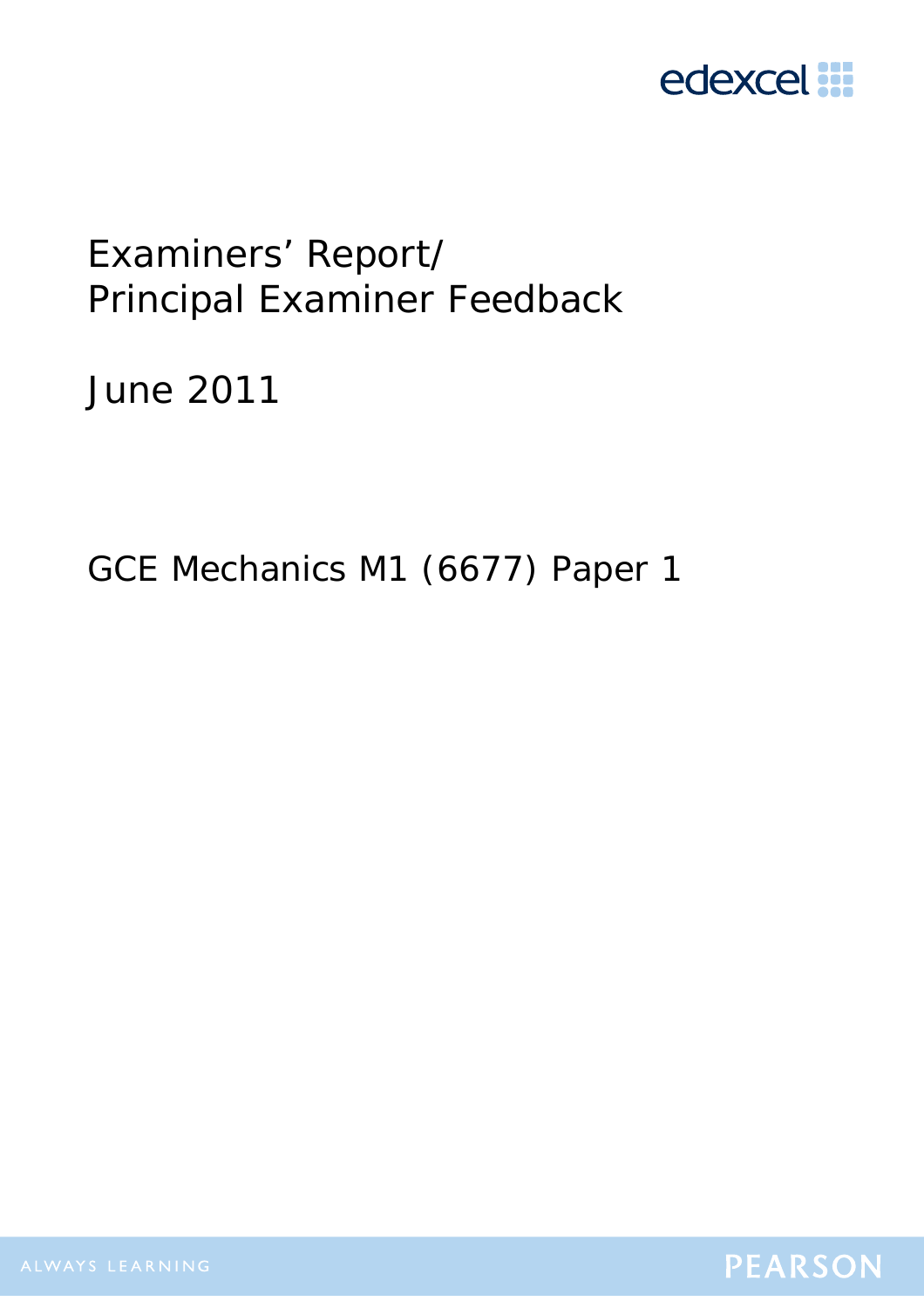Edexcel is one of the leading examining and awarding bodies in the UK and throughout the world. We provide a wide range of qualifications including academic, vocational, occupational and specific programmes for employers.

Through a network of UK and overseas offices, Edexcel's centres receive the support they need to help them deliver their education and training programmes to learners.

For further information, please call our GCE line on 0844 576 0025, or visit our website at www.edexcel.com.

If you have any subject specific questions about the content of this Examiners' Report that require the help of a subject specialist, you may find our **Ask The Expert** email service helpful.

Ask The Expert can be accessed online at the following link: http://www.edexcel.com/Aboutus/contact-us/

June 2011 Publications Code UA028436 All the material in this publication is copyright © Edexcel Ltd 2011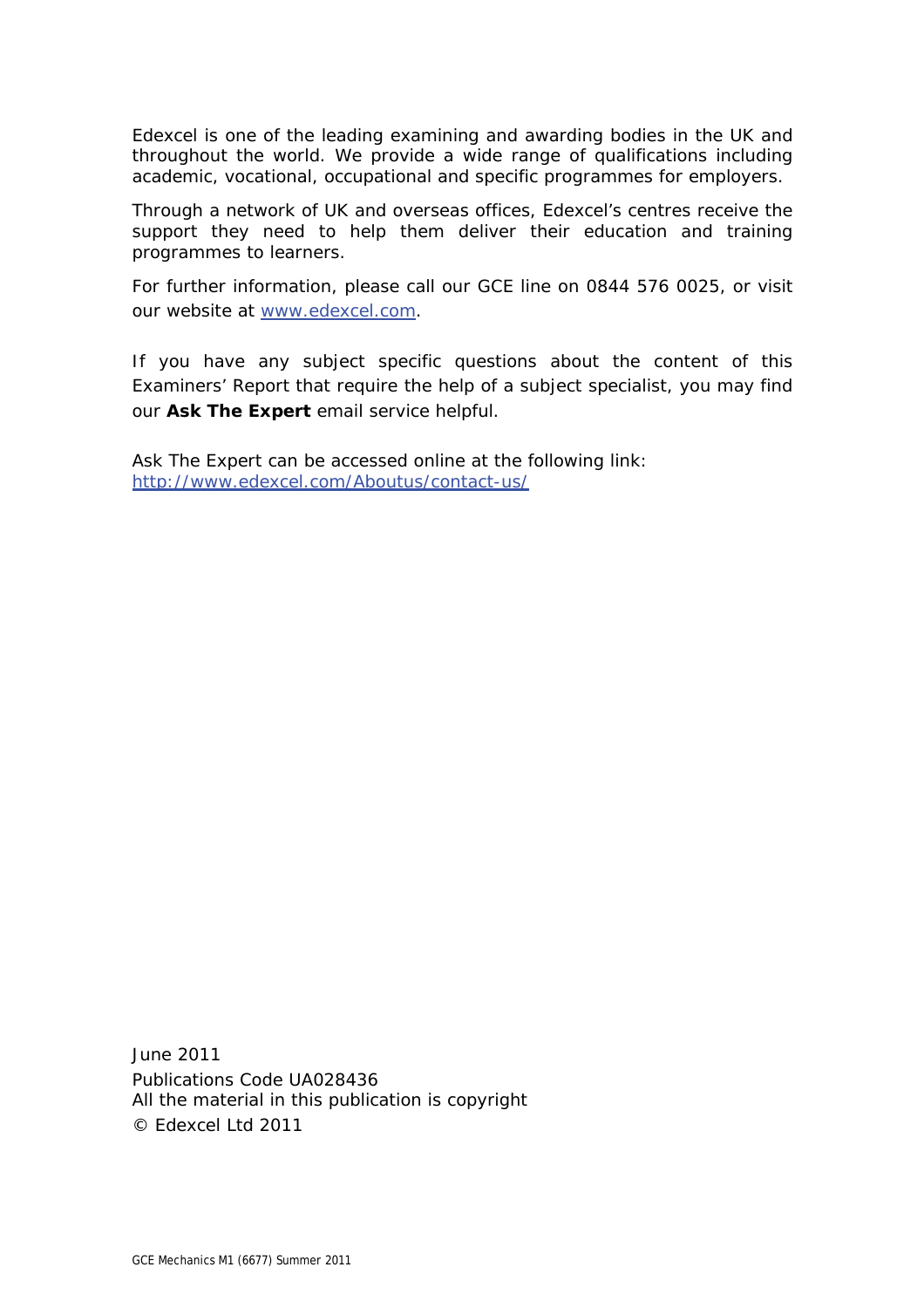# **Mechanics Unit M1 Specification 6677**

# **Introduction**

The vast majority of candidates seemed to find the paper to be of a suitable length. The paper proved to be slightly more demanding than last summer's but seemed to provide sufficient opportunity for the weaker candidates to show what they could do and also be sufficiently demanding to stretch the more able; relatively few scored full marks. It was encouraging to see fewer candidates this time giving negative magnitudes in their answers. By far the best source of marks was question 4, with the final two questions providing the necessary discrimination at the top end. Overall, candidates who used large and clearly labelled diagrams and who employed clear and concise methods were the most successful.

In calculations the numerical value of *g* which should be used is 9.8, as advised on the front of the question paper. Final answers should then be given to 2 (or 3) significant figures – more accurate answers will be penalised, including fractions.

If there is a printed answer to show then candidates need to ensure that they show sufficient detail in their working to warrant being awarded all of the marks available. In all cases, as stated on the front of the question paper, 'candidates should show sufficient working to make their methods clear to the Examiner.

If a candidate runs out of space in which to give his/her answer than he/she is advised to use a supplementary sheet: if a centre is reluctant to supply extra paper then it is crucial for the candidate to say whereabouts in the script the extra working is going to be done.

#### **Report on individual questions**

#### **Question 1**

Part (a) was usually well-answered with most using  $v^2 = u^2 + 2as$  but a surprising number of candidates put  $u = 0$  and tried to find  $v$ , instead of the other way round. In the second part, those who wrote down a quadratic equation in *t* usually obtained a correct equation. Solving the equation proved more problematical, however, with some using an incorrect quadratic formula ( $b^2 + 4ac$  was seen a number of times) while others appeared simply to be in alien territory. Some of the better candidates obtained a quadratic with integer coefficients, factorised successfully but then lost the final A1 for an answer of 12/7.

The other popular choice was to find the velocity  $(\pm 11.2)$  at a height of 33.6m and then go on to find the times, but it was very rare for two times to emerge, with almost all just using  $+11.2$ .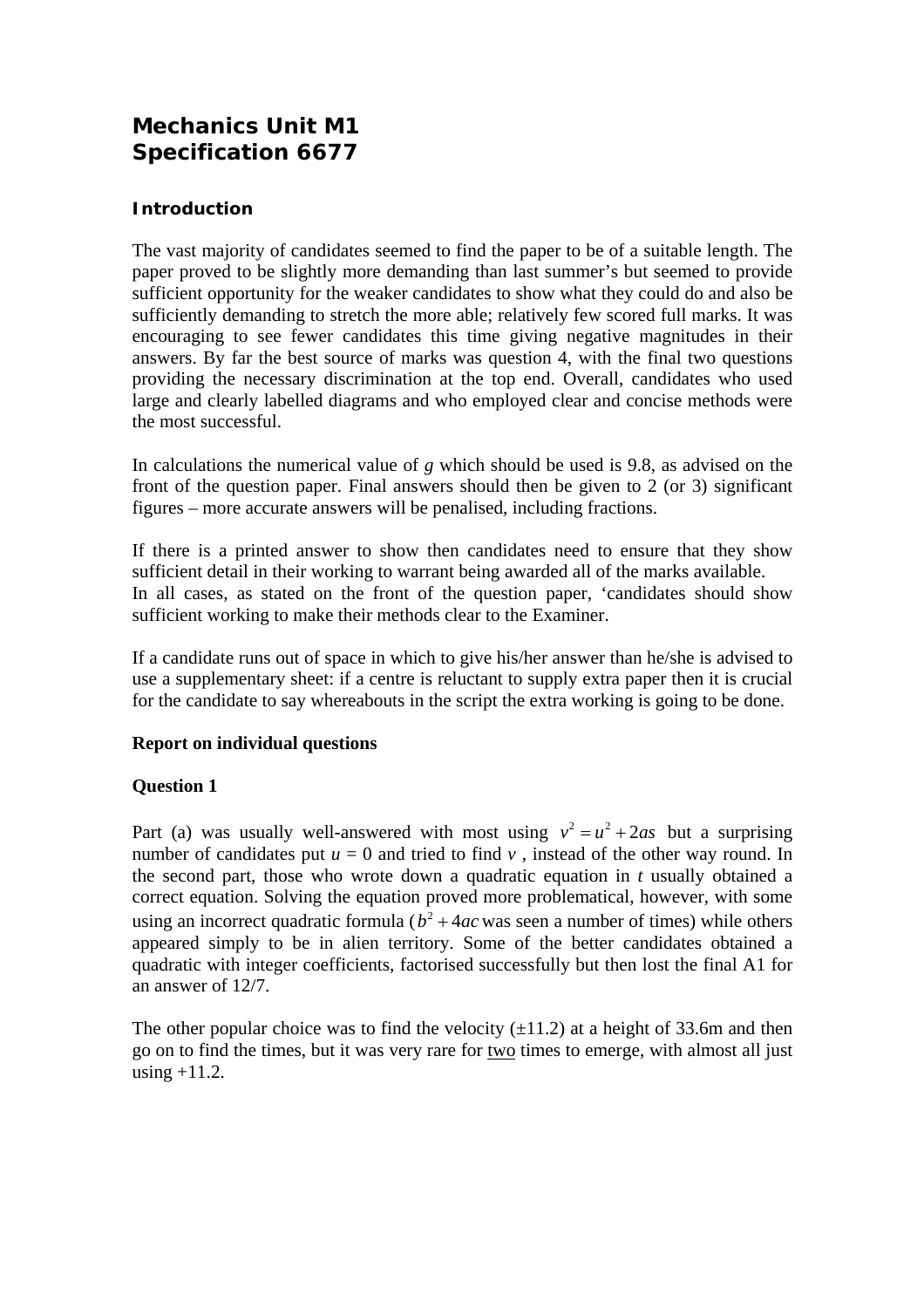## **Question 2**

In the first part, many candidates showed the velocities in the correct direction on a diagram but surprisingly many failed to realise that *Q* would be the faster particle. Most candidates could use the conservation of momentum principle to produce an equation of the form  $3v_p + 2v_q = (3 \times 3) \pm (2 \times 2)$ , but fewer than half realised how to deal with the difference between the final speeds. Some had *P* travelling faster (1.4 and 0.4), others used *v* for both final speeds, found  $v = 1$  then decided either that both were travelling at 1m/s or that the speeds were 1 m/s and 2 m/s , either way round.

Part (b) was rather better done with most of those obtaining wrong answers in part (a) managing to score M1A1ftA0. Only a few of those who had done part (a) correctly lost the final mark in part (b) for an answer of -7.2.

#### **Question 3**

Although unstructured, this question provided a familiar scenario and was a good source of marks for many candidates. Most chose to resolve parallel and perpendicular to the plane despite the fact that horizontal and vertical resolutions lead to a much more straightforward solution. There were the usual problems of sign errors, with the friction often acting in the wrong direction, extra *g*'s, a few sine/cosine mix ups and the usual bad algebra. Even those who had no idea how to solve their simultaneous equations could substitute  $R = 20$  into one equation and find a value for *W*. A significant number of candidates resorted to finding the angle on their calculators or never mentioned  $\sin\epsilon/\cos\theta$  = 0.6/0.8 thus losing the B mark and perhaps an accuracy mark. A few used  $R = 20$  to find *W* then used *W* to find *R*!

#### **Question 4**

Almost all candidates scored full marks for part (a), with a few extending their graph beyond the line  $t = 84$  and a very small minority leaving out *V*. Similarly the vast majority also obtained full marks in part (b). In the third part a significant number of candidates wrote down  $\frac{1}{2}(5 - v)20 = 90$ . Sometimes it was clear that this was an attempt at finding the area of a trapezium, sometimes it was clearly the area of a triangle (occasionally accompanied by a helpful explanatory diagram) and sometimes one could not be sure. Occasionally one suspected that it was an application of the most commonly used wrong *suvat* formula  $s = \frac{1}{2}(v - u)t$ .

In the final part, virtually all candidates subtracted the relevant velocities and divided by the time to find the deceleration; those who found the velocity erroneously in part (c) could not achieve the final accuracy mark. This mark also required a positive value for the deceleration.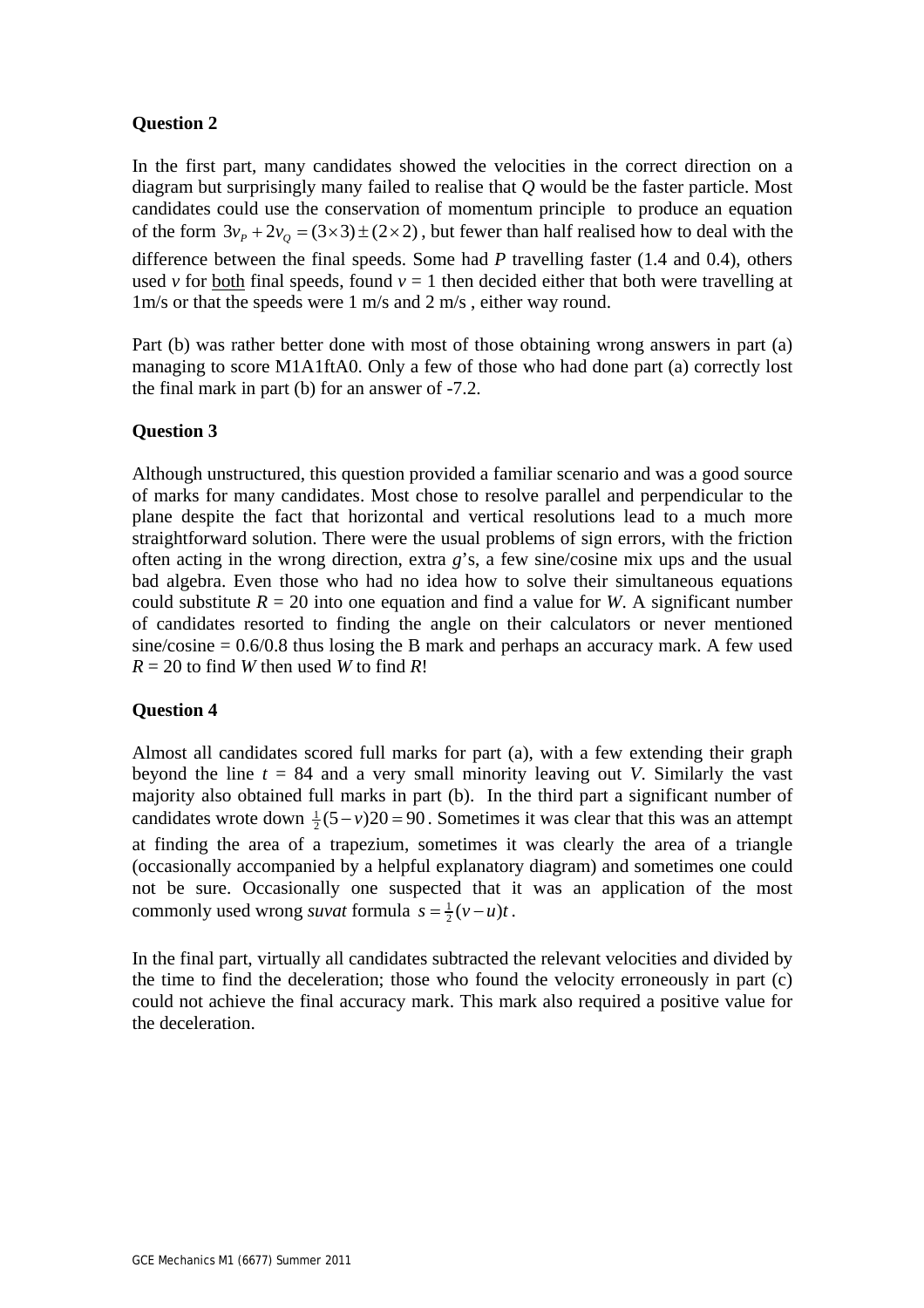## **Question 5**

Most candidates were able to produce two valid equations in part (a), with the majority using one moments and a vertical resolution. Occasionally *g* was omitted from the weight terms and, more rarely, a reaction was equated to the sum of moments; this led to a dimensionally incorrect equation and a significant loss of marks. A relatively small number of candidates misinterpreted the given information and included the supports in the wrong positions on the rod (often 1 m from the ends) while others failed to realise there were two reaction forces.

It was possible to find the value of the reaction directly by taking moments about *R*, but many found two equations and solved them simultaneously to find the reaction and then used it to find the value of *M*. A common error was to give the answer for the reaction as 313.6 which represents unjustifiable accuracy after using  $g = 9.8$  (314, 310 or 32*g*) were all acceptable).

Many comments in part (b) related to the concentration of mass at a point, or the weight acting through the point given; these achieved the mark. Some comments were irrelevant and just referred to, for example, weight acting downwards, or 'enabling moments to be taken'.

#### **Question 6**

This question proved to be very discriminating, particularly part (c). There were an impressive number of correct solutions to the first two parts. A mark was often lost in part (a) due to over accuracy whilst a few got their sines and cosines mixed up and others left out *g*. In the second part it was rare to see an attempt at the whole system solution and too often the friction or the weight component was left out of the appropriate equation. The vast majority considered the two particles separately and most candidates who obtained correct equations were able to obtain the correct value of *m* without further algebraic errors. The final part proved to be considerably more difficult. Many found the speed of *P* when the string broke but then failed to appreciate that they had to then find the new deceleration before they could move on, with many just assuming it was *g*, without justification. A number of candidates had the masses the wrong way round but could still pick up the majority of the marks.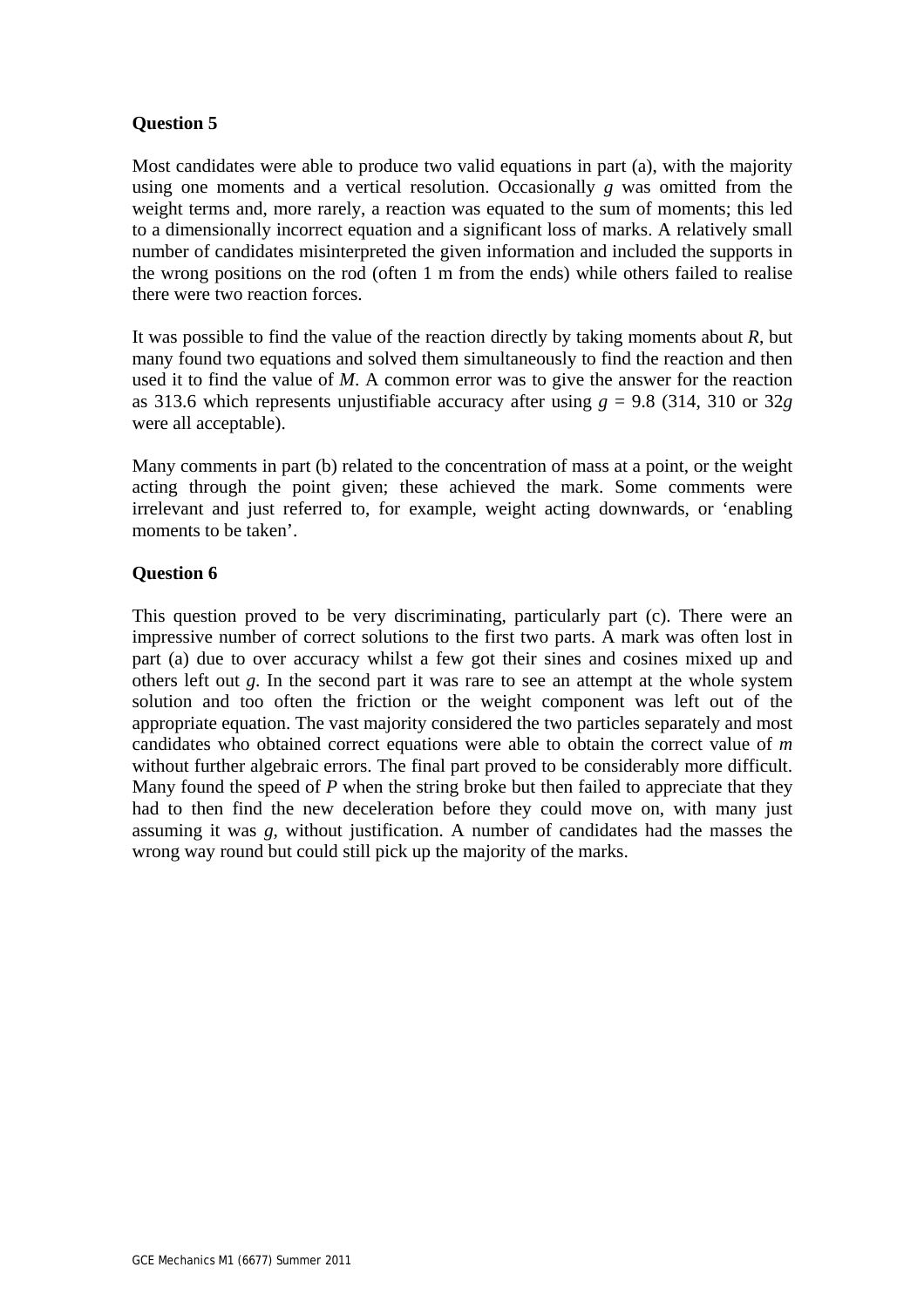### **Question 7**

The majority were able to find the correct bearing in part (a), but it was surprising that so many candidates firstly, seemed not to realise that bearings need to be measured from North and secondly, threw away a mark by not rounding to the nearest degree – perhaps they were rushing at the end of the paper. Others tried more exotic and totally unnecessary methods such as the cosine rule.

Except for the few who seemed to have no idea of how to work with vectors (and those who thought **PQ** meant magnitude of **PQ**) part (b) was done well. There were many who wrote down the vector  $\mathbf{q}$  –  $\mathbf{p}$  correctly and were able to score a mark– often for a correct unsimplified expression but then made errors in simplifying which sometimes then led to marks being lost in the final part.

Part (c) (i) was done successfully by most good candidates, but part (c)(ii) had a very low success rate, with most candidates simply equating the **i** and **j** components of **PQ.** This proved to be a good discriminator at the end of the paper.